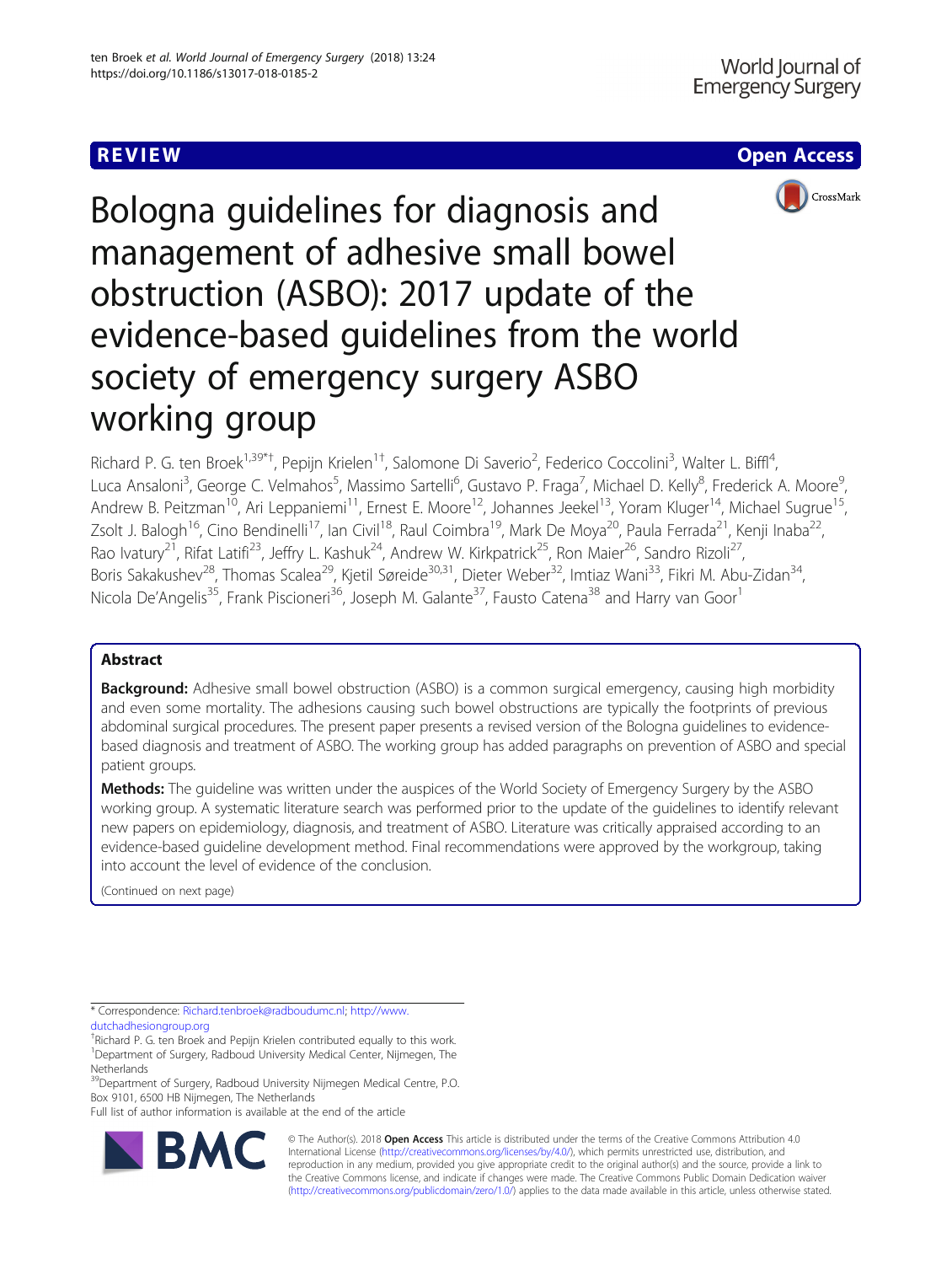#### (Continued from previous page)

Recommendations: Adhesion formation might be reduced by minimally invasive surgical techniques and the use of adhesion barriers. Non-operative treatment is effective in most patients with ASBO. Contraindications for non-operative treatment include peritonitis, strangulation, and ischemia. When the adhesive etiology of obstruction is unsure, or when contraindications for non-operative management might be present, CT is the diagnostic technique of choice. The principles of non-operative treatment are nil per os, naso-gastric, or long-tube decompression, and intravenous supplementation with fluids and electrolytes. When operative treatment is required, a laparoscopic approach may be beneficial for selected cases of simple ASBO.

Younger patients have a higher lifetime risk for recurrent ASBO and might therefore benefit from application of adhesion barriers as both primary and secondary prevention.

**Discussion:** This quideline presents recommendations that can be used by surgeons who treat patients with ASBO. Scientific evidence for some aspects of ASBO management is scarce, in particular aspects relating to special patient groups. Results of a randomized trial of laparoscopic versus open surgery for ASBO are awaited.

Keywords: Small bowel obstruction, Adhesions, Surgery, Laparoscopy, Laparotomy

# Background

Adhesive small bowel obstruction (ASBO) is one of the leading causes of surgical emergencies and in particular of surgical emergencies that require an emergent operations [\[1](#page-10-0)–[4](#page-10-0)]. In the UK, small bowel obstruction was the indication for 51% of all emergency laparotomies [\[2](#page-10-0)]. Scott et al. reported on seven emergency surgical procedures that account for 80% of all general surgery emergency admissions, morbidity, deaths, and healthcare expenditures in the USA [\[3\]](#page-10-0). Adhesive small bowel obstruction was the most common diagnosis for both the top 2 (small bowel resection) and top 5 (adhesiolysis) procedures [[3\]](#page-10-0). Post-operative adhesions are the leading cause of small bowel obstructions, accounting for 60% of cases [[1\]](#page-10-0).

ASBO causes considerable harm, resulting in 8 days of hospitalization on average and an in-hospital mortality rate of 3% per episode [\[5](#page-10-0)–[8\]](#page-10-0). Between 20 and 30% of patients with adhesive small bowel obstruction require operative treatment  $[1, 9-11]$  $[1, 9-11]$  $[1, 9-11]$  $[1, 9-11]$  $[1, 9-11]$ . Length of hospitalization and morbidity depend on the need for surgical intervention. Average hospitalization after surgical treatment of ASBO is 16 days, compared to 5 days following non-operative treatment [\[12\]](#page-10-0). Associated costs in a Dutch study in 2016 were estimated at  $€16,305$  for surgical and  $€2227$  for non-operative treatment [\[12\]](#page-10-0).

Although adhesive small bowel obstruction is a common condition, the prevention and treatment is often characterized by surgeons' personal preferences rather than standardized evidence-based protocols. There is a large amount of conflicting and low-quality evidence in publications regarding treatment of adhesive small bowel obstruction.

Therefore, the World Society of Emergency Surgery (WSES) working group on ASBO has developed evidence-based guidelines to support clinical decision making in diagnosis and management of ASBO [\[11](#page-10-0),

[13\]](#page-10-0). In the present revision of these guidelines, all recommendations were updated according to the latest evidence available from the medical literature. Further, we have introduced two new sections: prevention of ASBO and special patient groups.

# **Methods**

The guideline was written under the auspices of the WSES by the ASBO working group. Systematic searches of the MEDLINE and Embase databases were carried out in October 2016 using the keywords relevant to each section. Terms relevant to each section of the guideline were mapped to MEDLINE Medical Subjects Headings (MeSH) terms, as well as searched for as text items. Articles describing randomized controlled trials and systematic reviews were searched for using the methodological filters of the Scottish Intercollegiate Guidelines Network [\(http://www.sign.ac.uk/](http://www.sign.ac.uk/methodological-principles.html) [methodological-principles.html](http://www.sign.ac.uk/methodological-principles.html)). The bibliographies of included articles were subsequently hand-searched for other relevant references, and experts in the field were asked if they found any relevant reports missing.

#### Critical appraisal

Articles selected to support recommendations were assessed using the levels of evidence as published by the Centre for Evidence-Based Medicine of the University of Oxford [\(www.cebm.net](http://www.cebm.net); Table [1](#page-2-0)). Articles were classified according to the type of article and individually assessed for methodological quality using the GRADE method as proposed by the GRADE working group. That working group has developed a common, sensible, and transparent approach to grading the quality of evidence and strength of recommendations [\(http://www.gradewor](http://www.gradeworkinggroup.org)[kinggroup.org\)](http://www.gradeworkinggroup.org). The main literature on which the conclusion for each relevant topic is based is stated with the conclusion, accompanied by the level of evidence (Table [2\)](#page-2-0) [\[14](#page-10-0), [15\]](#page-10-0).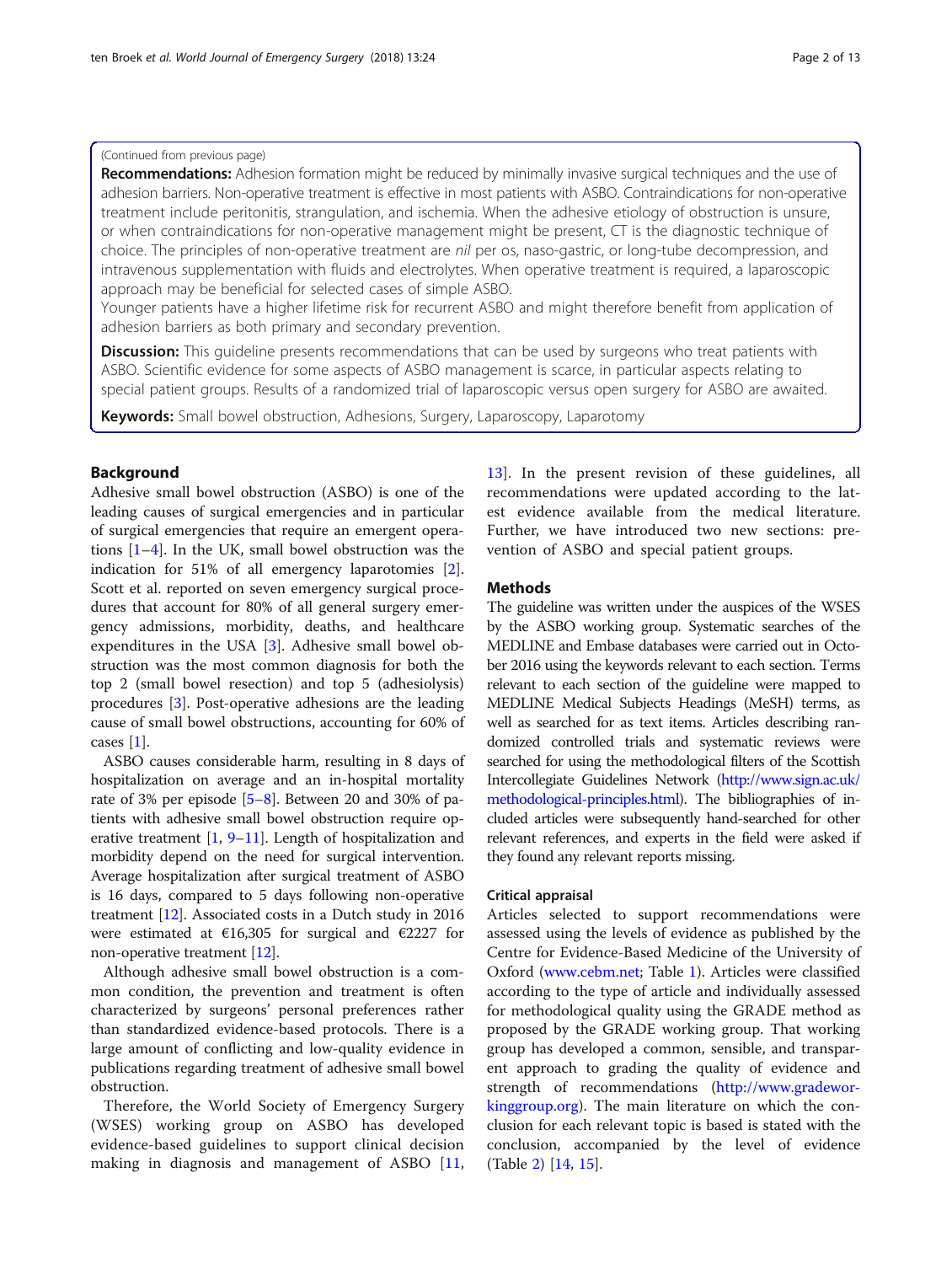<span id="page-2-0"></span>Table 1 Classification of evidence per article

| l evel of<br>evidence | Interventional research                                                                                                                    | Studies concerning diagnostic accuracy                                                                                                                                                                                                                                                          | Studies on complications or side effects, etiology,<br>prognosis                                                                                                                      |
|-----------------------|--------------------------------------------------------------------------------------------------------------------------------------------|-------------------------------------------------------------------------------------------------------------------------------------------------------------------------------------------------------------------------------------------------------------------------------------------------|---------------------------------------------------------------------------------------------------------------------------------------------------------------------------------------|
| A <sub>1</sub>        |                                                                                                                                            | Systematic review/meta-analysis of at least 2 independently performed level A2 studies                                                                                                                                                                                                          |                                                                                                                                                                                       |
| A2                    | Double-blind controlled randomized<br>comparative clinical trial of good study<br>quality with an adequate number of<br>study participants | Diagnostic test compared to reference test;<br>criteria and outcomes defined in advance:<br>assessment of test results by independent<br>observers; independent interpretation of test<br>results; adequate number of consecutive<br>patients enrolled; all patients subjected to<br>both tests | Prospective cohort with sufficient amount of<br>study participants and follow-up, adequately<br>controlled for confounders; selection in follow-<br>up has been successfully excluded |
| <sub>B</sub>          | Comparative studies, but without all the<br>features mentioned for level A2 (including<br>patient-control studies, cohort studies)         | Diagnostic test compared to reference<br>test, but without all the features<br>mentioned in A2                                                                                                                                                                                                  | Prospective cohort study, but without all the<br>features mentioned for level A2 or retrospective<br>cohort study or case-control study                                               |
|                       | Noncomparative studies                                                                                                                     |                                                                                                                                                                                                                                                                                                 |                                                                                                                                                                                       |
|                       | Expert opinion                                                                                                                             |                                                                                                                                                                                                                                                                                                 |                                                                                                                                                                                       |

Conclusion and recommendations are graded according to the level of evidence from strong ("there is strong evidence for," level A) to weak ("we cannot be confident," level D). Recommendations were graded as strong recommendations (level I) or weak recommendation or suggestions (level II). Recommendations were considered strong recommendations if there is sufficient evidence (level A or B) demonstrating that the benefits of an intervention are of clinical importance and clearly outweigh the harm of the intervention. A concept guideline was sent to all involved for comment and approval after which internal consensus was reached between the members of the working group. Amendments were made based upon these comments, leading to the final version of this updated guideline.

### Definitions

#### Peritoneal adhesions

The term "peritoneal adhesions" or simply "adhesions" is defined as fibrous tissue that connects surfaces or organs within the peritoneal cavity that are normally separated. Such adhesions are the results of a pathological healing

Table 2 Grading of the conclusions and recommendations according to the level of evidence and strength of recommendation

| Level Conclusion based on |  |
|---------------------------|--|
|---------------------------|--|

- A Systematic review (A1) or at least 2 independent studies with evidence level A2 ("there is evidence that…")
- One study with evidence level A2 or at least 2 independent studies with evidence level B ("it is likely that…")
- C One study with evidence level B or level C ("there are indications that…")
- D Expert opinion ("the working group recommends…")
- Level Recommendation
	- I Strong recommendation
	- II Weak recommendation (suggestion)

response of the peritoneum upon injury, as opposed to the normal "ad integrum" repair  $[16]$  $[16]$ . Typical adhesions form after peritoneal injury from abdominal surgery. Other conditions that may cause peritoneal injury resulting in adhesion formation include radiotherapy, endometriosis, inflammation, and local response to tumors. Adhesions from a non-operative etiology are often part of a more complex pathology that can cause chronic pain and complications as the result of adhesions and other mechanisms [[17](#page-10-0)]. Management of chronic abdominal complications by adhesiolysis is controversial [[18](#page-10-0), [19\]](#page-10-0). The scope of the present guideline is limited to diagnosis and management of acute bowel obstructions.

# Adhesive small bowel obstruction

Small bowel obstruction is a surgical emergency in which the obstruction of the small intestine hinders passage of intestinal contents. Small bowel obstruction is characterized by abdominal pain, vomiting, distention, and constipation. Adhesions are the single most common cause for small bowel obstruction [[1](#page-10-0), [20](#page-10-0)]. Nonadhesive etiologies of bowel obstruction include incarcerated hernias, obstructive lesions (malignant and benign), and a number of infrequent causes for bowel obstruction such as bezoars, inflammatory bowel disease, and volvulus [\[21](#page-10-0)–[25\]](#page-10-0). Definitive confirmation of the adhesive etiology of bowel obstruction is made during operative treatment. Methods to confirm the adhesive etiology of bowel obstruction non-invasively include a history of previous episodes of bowel obstruction by adhesions or exclusion of other causes of bowel obstruction by imaging (often CT scan).

#### Adhesiolysis

Adhesiolysis refers to releasing adhesions either by blunt or sharp dissection during surgery. It can be the primary indication for an operation, as in a reoperation for small bowel obstruction caused by adhesions. Adhesiolysis is also performed during reoperations for indications not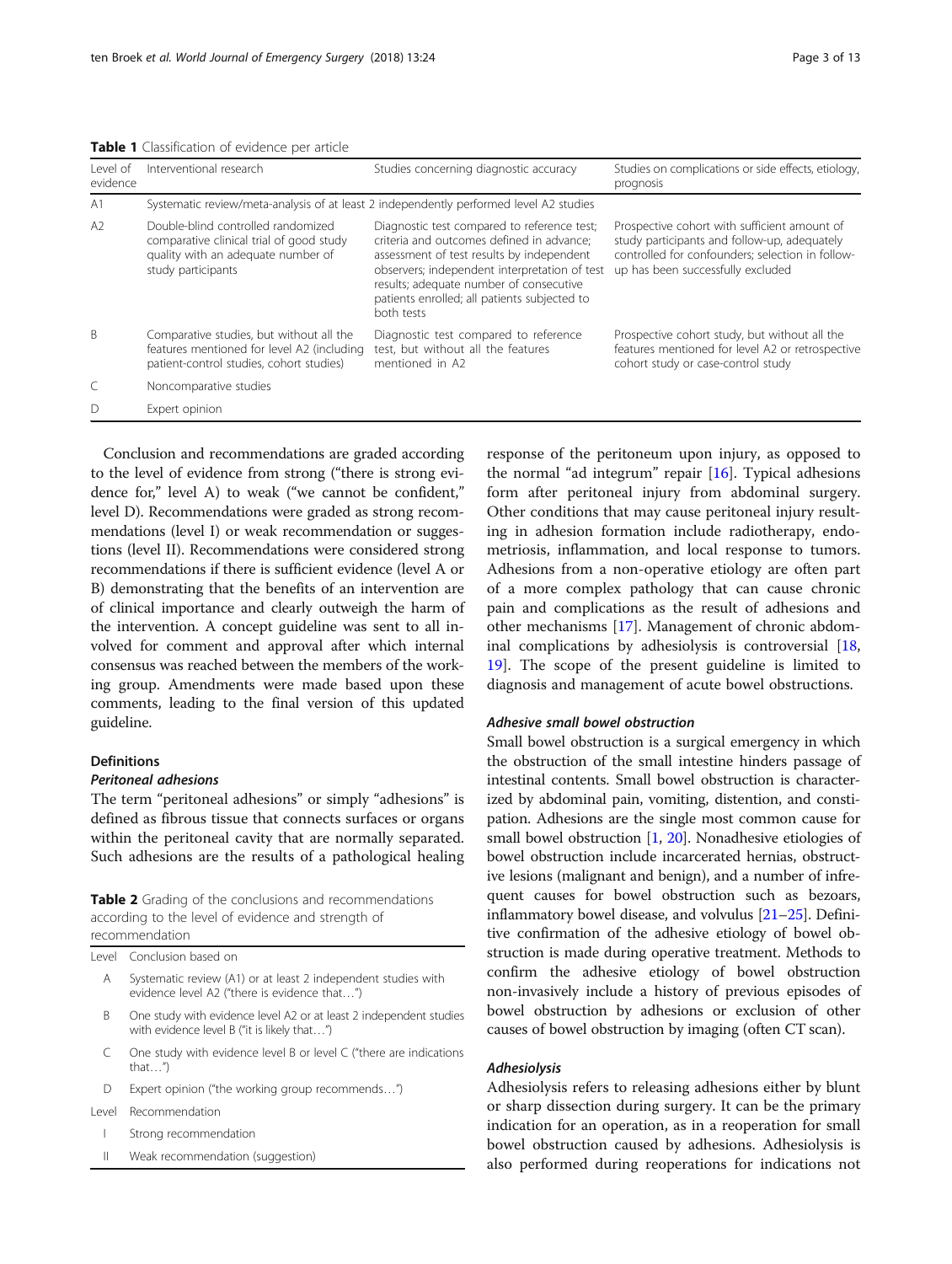related to adhesions in order to obtain sufficient access to the operative field. Complicated adhesiolysis refers to the event of inadvertent injury while performing adhesiolysis. Injuries during adhesiolysis are most frequently made to the bowel. These bowel injuries are classified as:

- Seromuscular injury: injury to the visceral peritoneum (serosa) and smooth muscle layer of the bowel. The lumen of the bowel or leakage of bowel contents is not visible.
- Enterotomy: a full thickness injury to the bowel. The mucous layer or lumen of the bowel is visible, or there may be leakage of intestinal contents.
- Delayed diagnosed perforation: bowel injuries made during surgery that initially go unrecognized. Typically, the abdomen is closed at the end of procedure with the bowel injury still in place, causing patients to deteriorate during the postoperative course.

# Results

#### Epidemiology

The risk of SBO is highest following colorectal, oncologic gynecological, or pediatric surgery [\[1](#page-10-0), [26](#page-10-0)–[28](#page-11-0)]. One in ten patients develops at least one episode of SBO within 3 years after colectomy [[7\]](#page-10-0). Reoperations for ASBO occur in between 4.2 and 12.6% of patients after pediatric surgery patients, and 3.2% of colorectal patients [[1,](#page-10-0) [29](#page-11-0)]. Recurrence of ASBO is also frequent; 12% of non-operatively treated patients are readmitted within 1 year, rising to 20% after 5 years. The risk of recurrence is slightly lower after operative treatment: 8% after 1 year and 16% after 5 years [\[30](#page-11-0)].

#### Classification of adhesions

The most frequently used classification of adhesions in general surgery is the adhesion score according to Zühlke et al. (Table 3) [[31\]](#page-11-0). The score is based on the tenacity and some morphologic aspects of the adhesions. The merits of this score are that it is easy to use and classifications are self-explanatory to most surgeons and gynecologists. The major drawback to the score is that it does not measure the extent of adhesions and that

| <b>Table 3</b> Classification of adhesions according to Zühlke et al. |  |  |  |  |  |  |  |  |
|-----------------------------------------------------------------------|--|--|--|--|--|--|--|--|
|-----------------------------------------------------------------------|--|--|--|--|--|--|--|--|

|  |  | Grade 0 No adhesions or insignificant adhesions |  |
|--|--|-------------------------------------------------|--|
|--|--|-------------------------------------------------|--|

- Grade 1 Adhesions that are filmy and easy to separate by blunt dissection
- Grade 2 Adhesions where blunt dissection is possible but some sharp dissection necessary, beginning vascularization
- Grade 3 Lysis of adhesions possible by sharp dissection only, clear vascularization
- Grade 4 Lysis of adhesions possible by sharp dissection only, organs strongly attached with severe adhesions, damage of organs

tenacity of adhesions can vary between different parts of the abdomen. The most used grading system in gynecological surgery is the American Fertility Society (AFS) score  $[32]$  $[32]$ . The score is designed for grading adhesions in the small pelvis. Adhesions are scored for extent and severity at four sites: right ovary, right tube, left ovary, and left tube. The scores for the right and left side are summed, and the final AFS score is the score for the side with the lowest summed score while discarding the score for the other side. Thus, a patient with an AFS score of 0 can still have adhesions. Further critiques for this score include a relatively low inter-observer reproducibility [\[33](#page-11-0)]. A modified AFS has therefore gained popularity in more recent studies [\[34](#page-11-0)].

A recently introduced score by the ASBO working group is the peritoneal adhesion index (PAI), which measures tenacity on a 1–3 scale at 10 predefined sites, to integrate tenacity and extent of adhesions in a single score (Fig. 1)  $[35]$  $[35]$ . This score is the only score that has been validated to be prognostic for convalescence after surgery for ASBO and the risk of injuries during adhesiolysis [\[36\]](#page-11-0). A limitation to all these adhesion scores is that they are only applicable to operative cases because they require operative assessment. Furthermore, none of them has yet been validated to correlate with the long-term risk for (recurrence of) adhesion-related complications.

A different type of classification in the field of ASBO is risk stratification that predicts the need for surgery. Zielinski reported on three radiological and clinical signs that correlate with the need for surgical exploration:

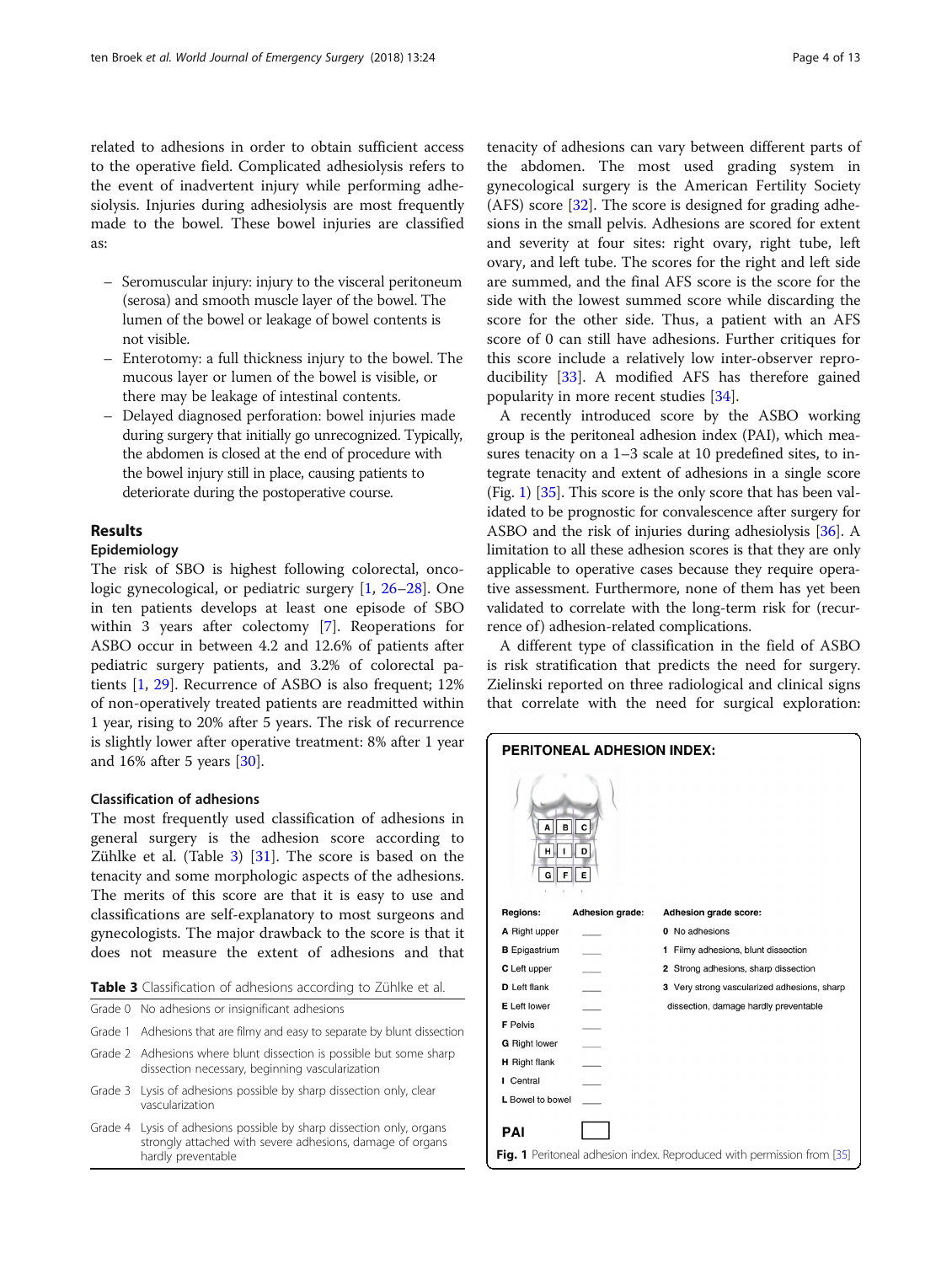mesenteric edema, absence of the small-bowel feces sign, and obstipation. The score was validated in 100 cases of ASBO and predicted the risk with a concordance index of 0.77 [\[37](#page-11-0)]. A more accurate model was reported by Baghdadi et al. This score comprises radiological findings, sepsis criteria, and comorbidity index. Although the score is somewhat complex to assess, it correlates with an area under the curve of 0.80 in a validation study of 351 cases [\[38\]](#page-11-0).

#### Prevention

#### Surgical technique

The main principles of prevention of adhesion and related complications are minimizing surgical trauma and the use of adjuvants to reduce adhesion formation. Laparoscopy is often believed to reduce adhesion formation and the risk for ASBO. In a systematic review of cohort studies, the incidence of reoperation for ASBO was 1.4 (95% CI 1.0–1.8%) after laparoscopic and 3.8% (95% CI 3.1–4.4%) after open surgery. However, there were differences in both the type and indications for surgery [[1\]](#page-10-0). In a recent meta-analysis of SBO after colorectal operations, the incidence of ASBO after laparoscopic surgery was somewhat lower than after open colorectal procedures (OR 0.62, 95% CI 0.54 to 0.72). However, no significant difference was found in the three randomized trials included in this review (OR 0.50, 95% CI 0.20 to 1.2) [\[39](#page-11-0)]. In summary, there is some evidence that the incidence of ASBO is lower after laparoscopy. However, the effect seems modest when correcting for type and indication of surgery. Thus, performing (colorectal) surgery by laparoscopy is not a complete solution to preventing adhesive SBO.

Many other aspects of surgical technique have been associated with adhesion formation, although there are little or no epidemiological data concerning their impact on the incidence of ASBO. Nevertheless, a number of important risk factors for aggravated adhesion formation are worth considering. One of the most important risk factors is the foreign body reaction, for example as seen with starch-powdered gloves, and meshes used for abdominal wall reconstruction [[40,](#page-11-0) [41](#page-11-0)]. The choice of energy device might also impact adhesion formation. Peritoneal injury is lower in bipolar electrocautery and ultrasonic devices as compared to monopolar electrocautery [\[42,](#page-11-0) [43](#page-11-0)]. Animal data suggest that both systemic and intraperitoneal application of antibiotics, and metronidazole in particular, can reduce adhesion formation in septic conditions [\[44,](#page-11-0) [45\]](#page-11-0).

#### Adhesion barriers

Adhesion barriers are adjuvants for peritoneal administration that can effectively reduce adhesion formation. Adhesion barriers are produced in several forms: solid membranes, gels, and liquids. The concept behind barriers is that they do not actively interfere with inflammation and wound healing. Rather, they act as a spacer which separates injured surfaces of the peritoneum, allowing these surfaces to heal without forming fibrinous attachments which eventually lead to adhesions. In order to accomplish this task, such barriers should ideally be inert to the human immune system and be slowly degradable.

There is moderate evidence that a hyaluronate carboxymethylcellulose adhesion barrier can reduce the incidence of reoperations for ASBO in colorectal surgery. In three trials involving 1132 patients undergoing colorectal surgery, hyaluronate carboxymethylcellulose reduced the incidence of reoperations for adhesive small bowel obstruction (RR 0.49, 95% CI 0.28–0.88) [[46](#page-11-0)–[48](#page-11-0)]. The use of such barriers seems cost-effective in open colorectal surgery [\[49](#page-11-0)]. An overview of common used adhesion barriers and their efficacy is found in Table 4.

Table 4 Overview of most common applied adhesion barriers and their impact on adhesion formation and incidence of ASBO

| Barrier                               | Marketed as                                     | Comments                                                                                                                                                                                                                                                                                                                    |
|---------------------------------------|-------------------------------------------------|-----------------------------------------------------------------------------------------------------------------------------------------------------------------------------------------------------------------------------------------------------------------------------------------------------------------------------|
| Hyaluronate<br>carboxymethylcellulose | Seprafilm <sup>®</sup>                          | Solid barrier most suitable for open surgery although laparoscopic placement has been described<br>Studies in both general surgery and gynecological procedures<br>Reduces adhesion formation, as well as the risk for reoperations for adhesive small bowel obstruction<br>(relative risk 0.49, 95% CI 0.28-0.88)          |
| Oxidized regenerated<br>cellulose     | Interceed®                                      | Solid barrier most suitable for open surgery<br>Only studied in gynecological procedures<br>Reduces incidence of adhesion formation relative risk 0.51, 95% CI 0.31-0.86<br>No studies available on subsequent risk of ASBO<br>This workgroup does not recommend the use of this barrier to prevent ASBO in general surgery |
| <b>Icodextrin</b>                     | Adept <sup>®</sup>                              | Liquid barrier, easy to apply in both open and laparoscopic surgery<br>Good safety record in both general surgery and gynecological surgery<br>Reduces recurrence of ASBO following surgery for ASBO in one trial (relative risk 0.20, 95% CI 0.04–0.88)                                                                    |
| Polyethylene glycol                   | Sprayshield <sup>®</sup> /Spraygel <sup>®</sup> | Gel barrier, easy to apply in both open and laparoscopic surgery<br>Reduces adhesion score in both general surgery and gynecological trials<br>Relative few and small studies, impact on long-term adhesion-related complications not described                                                                             |

Adapted from [\[52](#page-11-0)]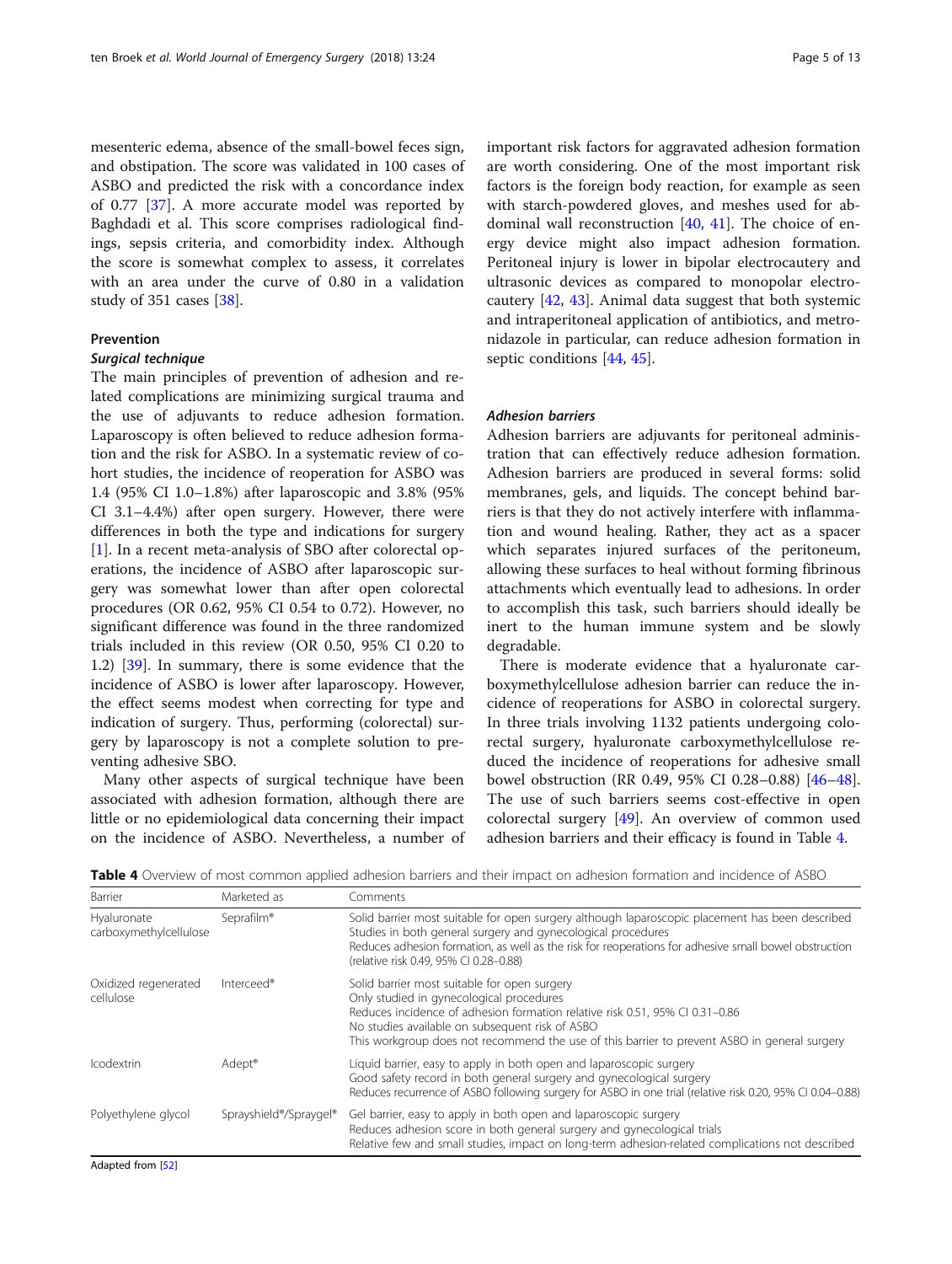# Secondary prevention

Adhesion barriers might also be useful to prevent recurrence after surgical treatment of ASBO. One randomized trial with an adhesion barrier included patients undergoing surgery for ASBO [[20\]](#page-10-0). In this trial, patients were randomized to a liquid 4% icodextrin adhesion barrier or standard operative treatment without an adhesion barrier. The ASBO recurrence rate was 2.19% (2/91) in the icodextrin groups versus 11.11% (10/90) in the control group after a mean follow-up period of 41.4 months ( $p < 0.05$ ) [[20](#page-10-0)]. In this trial, the barrier was applied in patients treated for ASBO by laparotomy. However, the icodextrin 4% adhesion barrier can also be administered in laparoscopic surgery. Other trials with icodextrin as an adhesion barrier indicated that it actually might not be the most potent barrier to prevent adhesion reformation, which is typically more challenging than prevention of de novo adhesions [[50](#page-11-0)]. Favoring the use of icodextrin are its low costs and good safety record [[51](#page-11-0)]. From the results of other trials, we suggest that a hyaluronate carboxymethylcellulose might be more efficacious, but this barrier is less practical in laparoscopic surgery [\[46](#page-11-0)–[48](#page-11-0), [52\]](#page-11-0).

#### Approach to the patient with ASBO

An algorithm for the diagnostic and therapeutic approach to the patient with ASBO is presented in Fig. [2](#page-6-0). The initial diagnosis of ASBO is of utmost importance. Failure to diagnose or having a delayed diagnosis represents 70% of malpractice claims in ASBO [[53](#page-11-0), [54](#page-11-0)].

The primary goals in the initial evaluation of patients in whom adhesive small bowel obstruction is suspected are:

- Differentiating between adhesive small bowel obstruction and other causes of bowel obstruction
- Assessing the need for urgent surgical exploration
- Identifying and preventing complications from bowel obstruction

#### History taking and physical examination

History taking in a patient suspected for ASBO includes assessment of potential causes of bowel obstruction (previous operations, radiotherapy) and nutritional status. Signs of dehydration should also be assessed. Traditionally, ASBO is clinically diagnosed in a patient with intermittent colicky abdominal pain, distention, and nausea (with or without vomiting), with or without absence of stools. Although diagnosis of small bowel obstruction is fairly certain in a patient in whom all of these symptoms are present, there are some specific pitfalls that can result in delayed or misdiagnosis of bowel obstruction upon initial presentation. In patients with incomplete obstruction, watery diarrhea may be present. The presence of watery diarrhea can cause an episode of ASBO to be mistaken for gastro-enteritis. Stools might also be present in patients with a relatively high obstruction who are admitted early after onset of symptoms. Moreover, not all of these symptoms may be present, especially in the elderly in whom pain is often less prominent [\[55](#page-11-0), [56](#page-11-0)].

During physical examination, signs of peritonitis that might reveal strangulation or ischemia should be evaluated. Differential diagnostic considerations that can be assessed during physical examination include the presence of any abdominal wall or groin hernias. The evaluation of ASBO by history taking and physical examination has a low sensitivity for detecting bowel strangulation and ischemia. Sensitivity of physical examination for detection of strangulation is only 48%, even in experienced hands [\[57\]](#page-11-0).

#### Laboratory tests

The minimum of laboratory tests include blood count, lactate, electrolytes, CRP, and BUN/creatinine. Laboratory values that might indicate peritonitis are a CRP > 75 and white blood cell count  $> 10.000/\text{mm}^3$ , although sensitivity and specificity of these tests are relatively low [\[6](#page-10-0), [57](#page-11-0), [58](#page-11-0)]. Electrolytes are often disturbed in patients with a bowel obstruction; in particular, low values of potassium are frequently found and need to be corrected. BUN/creatinine needs to be assessed as patients with ASBO are frequently dehydrated which could result in acute kidney injury.

# Imaging studies

# Plain X-rays

The value of plain X-rays complementary to physical examination is limited. In high-grade obstruction, a triad of multiple air-fluid levels, distention of small bowel loops, and absence of gas in the colon are pathognomonic for small bowel obstruction, but overall sensitivity and specificity of plain x-rays are low (sensitivity approximately 70%) [\[59](#page-11-0), [60\]](#page-11-0). A large volume pneumoperitoneum secondary to bowel perforation in ASBO can also be detected on plain X-rays, preferably by an erect chest X-ray. Plain X-rays, however, do not detect the more early signs of peritonitis or strangulation [[59](#page-11-0)–[61](#page-11-0)]. Furthermore, a plain abdominal X-ray does not provide anatomical information that helps differentiate between the various causes of bowel obstruction.

#### Water-soluble contrast studies

Several systematic reviews and meta-analyses have established the usefulness of water-soluble contrast agents in the diagnostic work-up of ASBO  $[62-64]$  $[62-64]$  $[62-64]$  $[62-64]$ . If the contrast has not reached the colon on an abdominal X-ray taken 24 h following administration of the contrast, this is highly indicative of failure of non-operative management. Multiple studies have shown that the use of water-soluble contrast agents accurately predicts the need for surgery and reduces hospital stay [\[62,](#page-11-0) [63](#page-11-0)]. Some authors also suggest that water-soluble contrast studies reduce the need for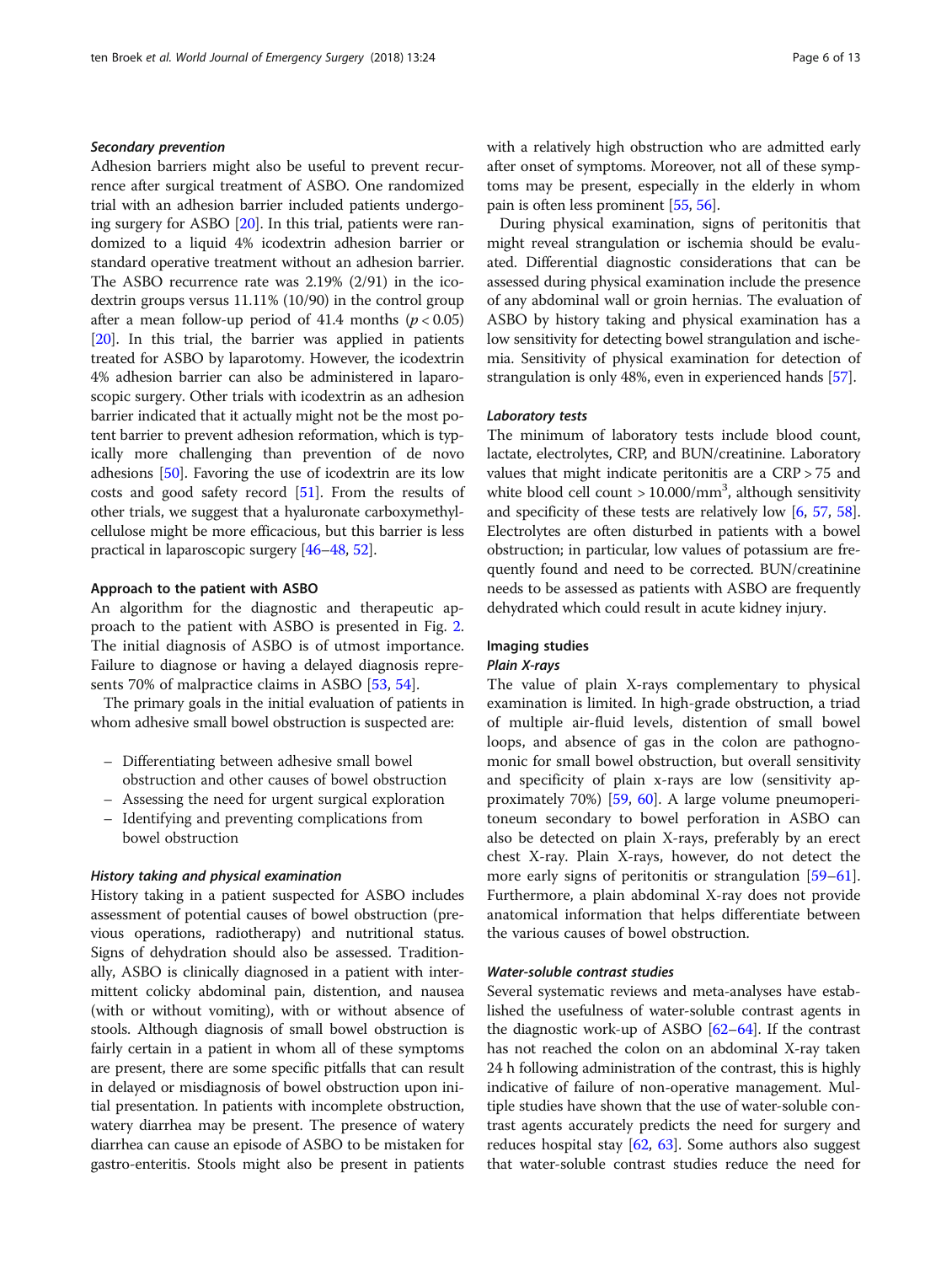<span id="page-6-0"></span>

surgery, which is attributed to an active therapeutic role of the contrast [\[62,](#page-11-0) [63](#page-11-0)].

#### CT scans

Current helical CT scans not only have good test characteristics for diagnosing small bowel obstruction but also have approximately 90% accuracy in predicting strangulation and the need for urgent surgery [\[37](#page-11-0), [60,](#page-11-0) [65](#page-11-0)–[68](#page-11-0)]. Diagnostic value of CT scan can be enhanced with the use of water-soluble contract. As with water-soluble contrast studies, progress of the contrast can be evaluated by X-ray at 24 h after CT scan.

Although adhesions are not directly visible even on CT scan, a CT scan can differentiate accurately between different causes of bowel obstruction by excluding other causes. The workgroup therefore considers CT scan to be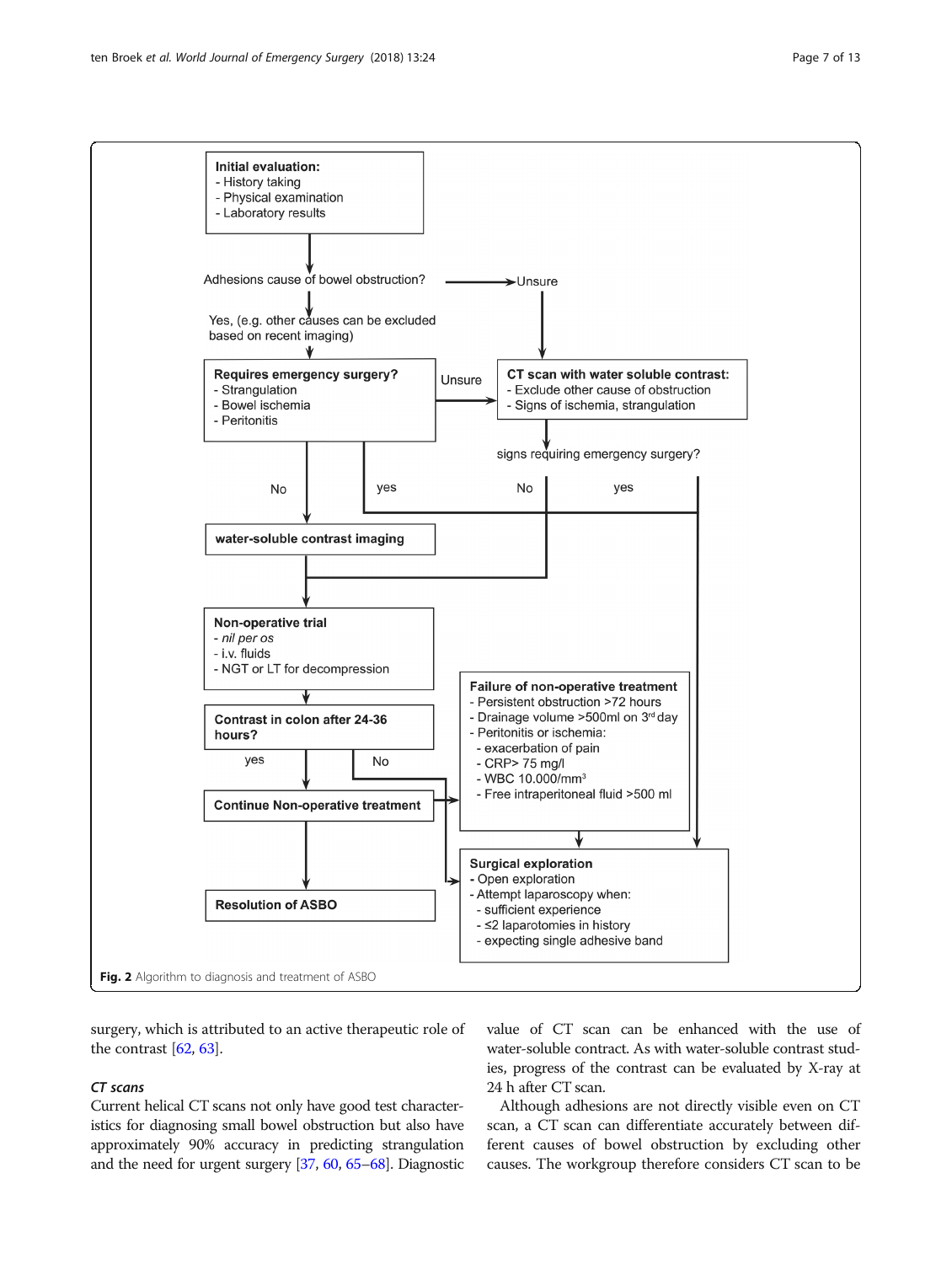<span id="page-7-0"></span>the preferred imaging technique if there is any doubt about the diagnosis of ASBO, and to assess the need for urgent surgery.

A CT scan should help to differentiate between a complete obstruction of the bowel and help facilitate the decision for a trial of non-operative management versus a decision to proceed to surgery. It may also help to define the location of the obstruction (e.g., high in the jejunum or deep in the pelvis). Signs of a closed loop, bowel ischemia, and free fluid are signs that suggest the need for surgery without delay. In addition, radiological and clinical scores can be used to predict the need for surgery as described above [\[37,](#page-11-0) [38\]](#page-11-0).

Ultrasound and MRI

Although the working group considered CT scan to be the preferred technique for diagnosis of ASBO, ultrasound and MRI might be useful in specific situations. Ultrasound is operator dependent but in experienced hands can provide more information than plain X-rays, and is also available in most low income settings. Apart from distension of bowel loops, ultrasound enables detection of free fluid (that might indicate the need for urgent surgery) and assessment of the degree of shock in dehydrated patients [[61](#page-11-0), [69\]](#page-11-0). Ultrasound can also be of value in situations in which exposure to radiation is undesirable, such as in pregnant patients. In these cases, ultrasound might be complemented with MRI for more anatomical information if the diagnosis of bowel obstruction is confirmed [[70](#page-11-0)].

#### Diagnosis: summary

Recommendations can be found in Table 5. In summary, CT scan with oral water-soluble contrast is the preferred technique of imaging in the initial evaluation. Progress

**Table 5** Overview of conclusions and recommendation

| Level A   | Adhesive small bowel obstruction is a leading cause of morbidity, deaths, and healthcare expenditures in emergency surgery.<br>A2 Scott 2016; NELA project team 2016                                                                                                                                                                                                                                                                                      |
|-----------|-----------------------------------------------------------------------------------------------------------------------------------------------------------------------------------------------------------------------------------------------------------------------------------------------------------------------------------------------------------------------------------------------------------------------------------------------------------|
| Level B   | Adhesive small bowel obstruction causes high morbidity, with average hospital stay of 8 days and 3% in-hospital mortality per episode.<br>Recurrence of adhesive small bowel obstruction is high. Risk for adhesive small bowel obstruction may be somewhat lower<br>after laparoscopic compared to open colorectal surgery, but that results could not be confirmed in randomized trials.<br>A2 ten Broek 2013; Yamada 2016; B Krielen 2016; Foster 2006 |
| Level IB  | Laparoscopic surgery reduces adhesion formation and might reduce subsequent incidence of ASBO.<br>B Lundorff 1992: ten Broek 2013: Yamada 2016                                                                                                                                                                                                                                                                                                            |
| Level IA  | Hyaluronate carboxymethylcellulose reduces adhesion formation and the risk of subsequent reoperations of adhesive SBO. The use of<br>this barrier seems cost-effective in open colorectal surgery.<br>A1 ten Broek 2014; A2 Fazio 2006; Park 2009; Kusunoki 205                                                                                                                                                                                           |
| Level IIC | In the absence of signs that require emergent surgical exploration (i.e., peritonitis, strangulation, or bowel ischemia), non-operative<br>management is the treatment strategy of choice.<br>C Fevang 2002; Fevang 2004; Ten Broek 2013; Jeppesen 2016                                                                                                                                                                                                   |
| Level IIB | A trial of non-operative management can be continued safely for 72 h.<br>B Keenan 2014; Sakakibara 2007                                                                                                                                                                                                                                                                                                                                                   |
| Level IID | Initial evaluation should be complemented with assessment of nutritional status and laboratory tests evaluating at least blood count,<br>lactate, electrolytes, and BUN/Creat<br>Expert opinion                                                                                                                                                                                                                                                           |
| Level IIC | Plain X-rays have only limited value in the work-up of patients with small bowel obstruction and are not recommended.<br>B Maglinte 1996                                                                                                                                                                                                                                                                                                                  |
| Level IB  | Optimal diagnostic work-up should include CT scan in the assessment and water soluble oral contrast. In the absence of the need to<br>perform immediate surgery, a follow-up abdominal X-ray should be made after 24 h. If the contrast has reach the colon, this is indicative<br>for resolution of the bowel obstruction.                                                                                                                               |
|           | A2 Ceresoli 2016; Branco 2010; Abbas 2005; B Goussous 2013; Zielinski 2011; Zielinski 2010; Daneshmat 1999; Makita 1999; Zalcman 2000                                                                                                                                                                                                                                                                                                                     |
| Level IIC | Long trilumen naso-intestinal tubes are more efficacious than naso-gastric tubes in non-operative management, but require endoscopic<br>placement.<br>A2 Chen2012                                                                                                                                                                                                                                                                                         |
| Level IIC | Laparoscopic adhesiolyis might reduce morbidity in selected cases of ASBO that require surgery. Results of a randomized trial are awaited.<br>B Sajid 2016; Farinella 2009; Sallinen 2014                                                                                                                                                                                                                                                                 |
| Level IIB | Adhesion barriers reduce the risk of recurrence for ASBO following operative treatment.<br>A2 Catena 2012                                                                                                                                                                                                                                                                                                                                                 |
| Level IIC | Younger patients, and pediatric patients in particular, have higher lifetime risk of developing adhesion-related complications and might<br>therefore benefit most from adhesion prevention.<br>A1 ten Broek 2013; A2 Strik 2016; B Fredriksson 2016                                                                                                                                                                                                      |
| Level C   | More research is needed to the impact of comorbidities in elderly patients on optimal management of adhesive small bowel obstruction.<br>Patients with diabetes might require more early operative intervention.<br>B Karamanos 2016                                                                                                                                                                                                                      |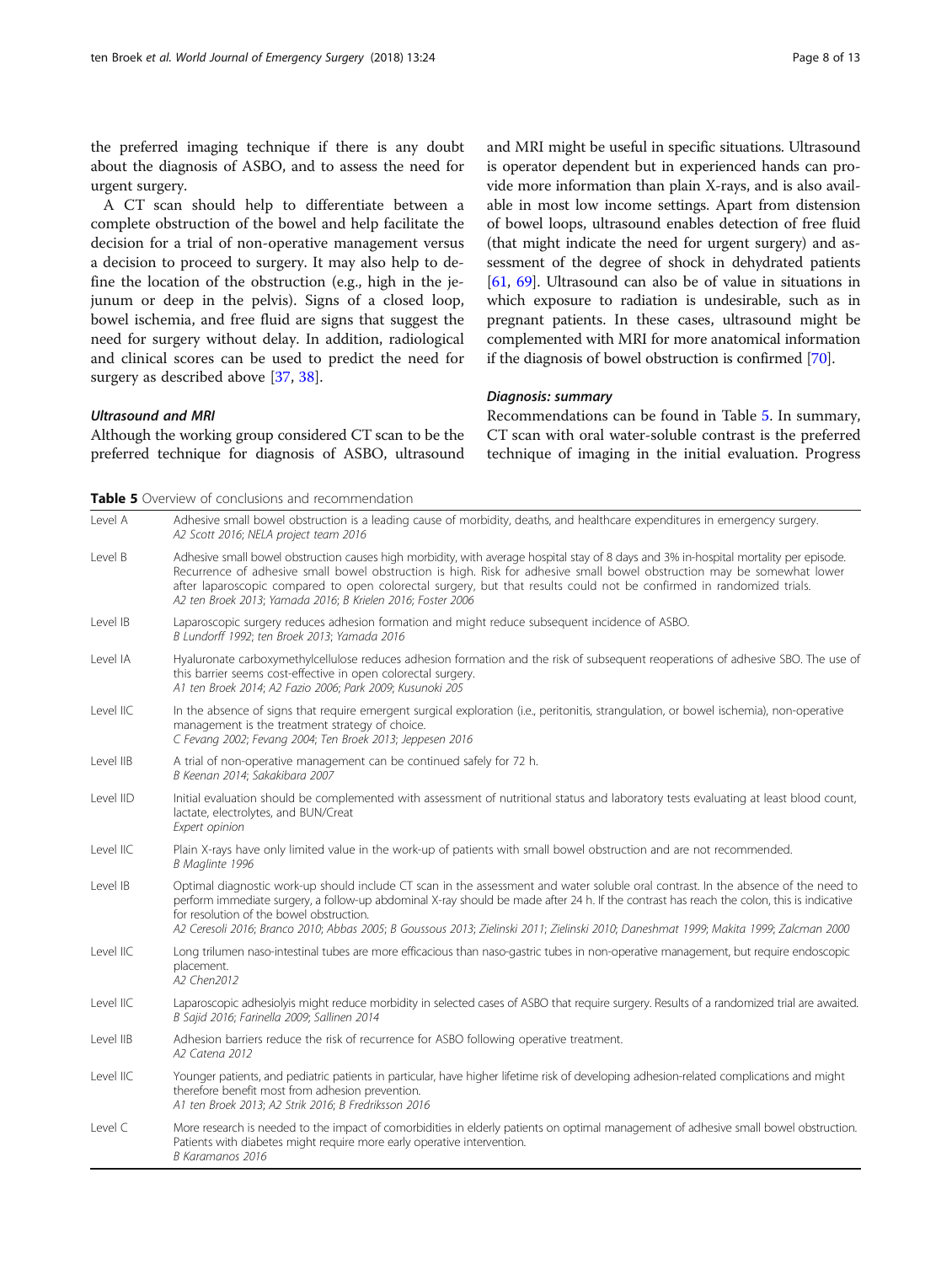of the contrast should be monitored after 24 h of non-operative treatment by X-ray. If the diagnosis of ASBO is certain (e.g., because other causes have been excluded with recent imaging), and there are no signs that immediate surgery might be warranted, only a water-soluble contrast study is considered sufficient. Ultrasound and MRI can be useful in specific situations, such as pregnancy or (in low income countries) when CT scan is unavailable.

#### Management

#### Initial decision making

Non-operative management should always be tried in patients with adhesive small bowel obstruction, unless there are signs of peritonitis, strangulation, or bowel ischemia [[71](#page-11-0)]. Although the risk of recurrence is slightly lower after operative treatment, this is not a reason to opt for a primary surgical approach. Morbidity from emergency surgical exploration is high; there is a considerable risk for bowel injury, and surgical treatment may significantly reduce post-operative quality of life [[1](#page-10-0), [72](#page-11-0)–[74](#page-12-0)].

#### Non-operative management

The cornerstone of non-operative management is nil per os and decompression using a naso-gastric tube or long intestinal tube. Non-operative management is effective in approximately 70–90% of patients with ASBO [[1,](#page-10-0) [75](#page-12-0), [76\]](#page-12-0). There has been some debate in the literature over the use of long intestinal tubes or naso-gastric tubes. In an older trial, no significant difference in failure rates was found between naso-gastric tubes and long intestinal tubes [[77\]](#page-12-0). In a more recent trial, 186 patients were randomized between a newly designed trilumen long tube and a naso-gastric tube. Long tubes seemed more effective in this trial with a failure rate of 10.4% in this group compared with 53.3% in the naso-gastric tube group [[78](#page-12-0)]. Results from this trial should be interpreted with care, because the failure rate of naso-gastric tube compression is much higher than would be expected from other literature. Moreover, a drawback of trilumen tubes is the need for endoscopic placement. Non-operative management should further include fluid resuscitation, correction of electrolyte disturbances, nutritional support, and prevention of aspiration.

Duration of the period in which non-operative management can be tried is subject to debate. Several retrospective series and databases have shown that delays in surgery increase morbidity and mortality [\[30](#page-11-0), [71](#page-11-0), [79](#page-12-0), [80](#page-12-0)]. Evidence for the optimal duration of non-operative treatment is absent, but most authors and the panel consider a 72-h period as safe and appropriate [[11,](#page-10-0) [58](#page-11-0), [76](#page-12-0), [79](#page-12-0), [80](#page-12-0)]. Continuing non-operative treatment for more than 72 h in cases with persistent high output from a decompression tube, but no other signs of clinical deterioration, however, remains subject to debate. Common medical complications in patients with small bowel obstruction are dehydration with kidney injury, electrolyte disturbances, malnutrition, and aspiration.

#### Non-operative management: summary

The panel recommends a trial of non-operative management in all patients with ASBO, unless there are signs of peritonitis, strangulation, or bowel ischemia. Evidence for the optimal duration of non-operative is absent, but most authors and the panel consider a 72-h period as safe and appropriate. Further recommendations are found in Table [5](#page-7-0).

#### Operative treatment

Historically, abdominal exploration through laparotomy has been the standard treatment for adhesive small bowel obstruction. In recent years, however, laparoscopic surgery for ASBO has been introduced. The potential benefits of laparoscopy include less extensive adhesion (re)formation, earlier return of bowel movements, reduced post-operative pain, and shorter length of stay [\[81](#page-12-0)–[83\]](#page-12-0). In a recent systematic review and meta-analysis of 14 non-randomized studies, laparoscopic adhesiolysis reduced risk of morbidity, in-hospital mortality, and surgical infections [\[84\]](#page-12-0). However, there also seems strong selection bias in these series allocating mainly the less severe cases to laparoscopy. In a questionnaire among surgeons, 60% of the respondents reported to have performed laparoscopic adhesiolysis for ASBO in their practice, but half of them in less than 15% of cases [\[11](#page-10-0)].

Although laparoscopy might provide some benefits to some patients for ASBO, surgeons should carefully select candidates for laparoscopic treatment. Laparoscopy in an abdomen with very distended loops of bowel and multiple complex adhesions could increase the risk of severe complications such as enterotomies and delayed diagnosis of perforations [\[85,](#page-12-0) [86\]](#page-12-0). Indeed, some authors have reported bowel injury in 6.3 to 26.9% of patients treated with laparoscopic adhesiolysis for ASBO [[87](#page-12-0)– [89\]](#page-12-0). In a recent population-based study, bowel resections were significantly more frequent in laparoscopic surgery. Incidence of bowel resection was 53.5 versus 43.4% in laparoscopic versus open procedures [\[90](#page-12-0)]. Farinella et al. reported that predictors for a successful laparoscopic treatment of ASBO are the following:  $\leq 2$  laparotomies in history, appendectomy as the operation in history, no previous median laparotomy incision, and a single adhesive band [[91\]](#page-12-0). Laparoscopic adhesiolysis also seems more difficult in patients who have previously been treated by radiotherapy [\[92](#page-12-0)].

More compelling evidence on the role of laparoscopy in surgery for ASBO is from an ongoing randomized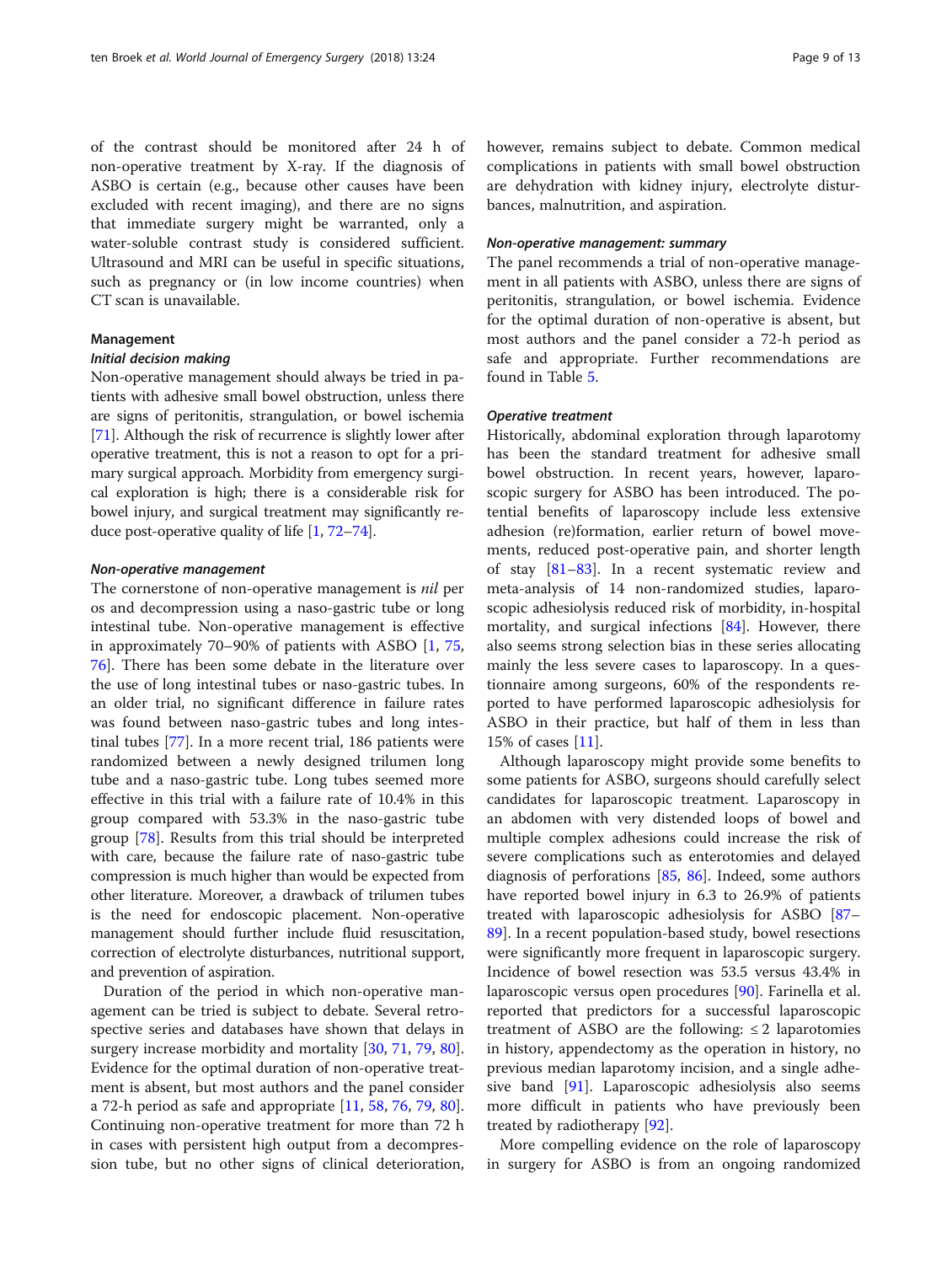trial and is still awaited [[93](#page-12-0)]. In this trial, strict inclusion and exclusion criteria have been used to select candidates in whom simple single band adhesions are expected.

#### Operative management: summary

Laparoscopic surgery has been introduced in recent years and might decrease morbidity in subgroups of patients undergoing surgery for ASBO. The risk of bowel injuries seems higher in laparoscopic surgery for ASBO. Therefore, careful selection of patients for laparoscopic surgery is required. Further recommendations are found in Table [5.](#page-7-0)

### Special patient groups

#### Young patients

The risk of adhesion-related complications is life-long. Although most small bowel obstructions will occur within the first 2 years after surgery, new cases continue to develop many years after the primary operation  $[1, 1]$  $[1, 1]$ [30,](#page-11-0) [72,](#page-11-0) [94](#page-12-0), [95\]](#page-12-0). Also, the risk of requiring a future reoperation for unrelated causes is higher in younger patients [[96\]](#page-12-0). Pediatric patients, who are at the extreme of young age, have a high risk for adhesion-related complications [[1\]](#page-10-0). In a recent cohort of patients who underwent surgery at a pediatric age, the incidence of adhesive small bowel obstruction was 12.6% after a median follow-up of 14.7 years [\[29](#page-11-0)].

Young patients therefore might have the highest lifetime benefit from adhesion prevention [\[49](#page-11-0)]. No trials with adhesion barriers have been performed in pediatric surgery, but a recent cohort study in pediatric patients showed a significant reduction in ASBO with the use of a hyaluronate carboxymethylcellulose adhesion barrier [[97\]](#page-12-0). After a follow-up of 24 months, 2.0% of pediatric patients operated with adhesion barrier versus 4.5% of patients operated on without adhesion barrier developed ASBO.

#### Elderly patients

In elderly patients, quality of life considerations are extremely important in decision making. Patients with a high frailty index have a prolonged recovery after a surgical procedure and may not be able to return to their previous functional state and quality of life [\[98](#page-12-0), [99\]](#page-12-0).

The principles of treatment for adhesive small bowel obstruction might interfere with comorbidities and medication in the elderly patients. There is a marked paucity of research on the consequences of stopping or withholding oral medications when a patient is put on nil per os for non-operative treatment of small bowel obstruction. A recent cohort showed that patients with diabetes might require earlier intervention although the level of evidence is rather low. Patients with diabetes were shown to suffer from a 7.5% incidence of acute kidney injury and 4.8% incidence of myocardial infarction if

the operation was delayed more than  $24$  h  $[100]$  $[100]$  $[100]$ . The incidence of these complications was significantly higher when compared to diabetic patients that were operated within 24 h and non-diabetic patients with delayed operation.

#### **Pregnancy**

Small bowel obstruction in pregnancy is very rare but represents an important clinical challenge with significant risk of fetal loss. In a recent review, 46 cases of bowel obstruction during pregnancy were found in literature from case series and case reports [\[101](#page-12-0)]. Approximately half of cases were attributed to adhesions, most commonly from previous abdominal operations. Imaging studies performed to diagnose SBO in the case reports included ultrasound in ten cases (83%), abdominal X-ray in four patients (33%), MRI in four patients (33%), and a CT scan in three patients (25%). Strikingly, the failure rate of non-operative treatment in pregnant patients with ASBO was high. A total of 23 cases with ASBO were reported, in 17 of whom initial management was by a non-operative trial. Non-operative treatment failed in 16 cases (94%). Risk of fetal loss was 17%  $(n = 8)$  and risk of maternal death 2% ( $n = 1$ ).

#### Conclusions

The conclusions and recommendations of this guideline have been summarized in Table [5.](#page-7-0) ASBO is a common surgical emergency, causing high morbidity and even some mortality. Surgeons should be aware that the adhesions causing such bowel obstructions are typically the footprints of previous abdominal surgical procedures or disease. Part of the adhesion formation can be prevented by application of minimal invasive surgical techniques and the use of adhesion barriers. Most cases of ASBO can be treated non-operatively. If operative treatment is required, a laparoscopic approach might be beneficial for simple cases. However, there is a considerable risk for conversion to an open laparotomy and care needs to be taken not to make bowel injury.

#### Availability of data and materials

Data sharing is not applicable to this article as no datasets were generated or analyzed during the current study.

#### Authors' contributions

RtB, PK, and SdS performed the search for relevant literature, graded the level of evidence of available literature, contributed to the conception of the draft, contributed with important scientific knowledge, and gave the final approval of the manuscript. FCo, WB, LA, GV, MS, GF, MK, FM, AB, AL, EM, JJ, YK, MS, AB, CB, IC, RC, MdM, PF, KI, RI, RL, JK, AK, RM, SR, BS, TS, KS, DW, IW, FAZ, NdA, RP, JM, and FCa contributed to the manuscript draft, critically revised the manuscript, contributed with important scientific knowledge, and gave the final approval of the manuscript. HvG supervised the literature study, contributed to the conception of the draft, critically revised the manuscript, contributed with important scientific knowledge, and gave the final approval of the manuscript. All authors read and approved the final manuscript.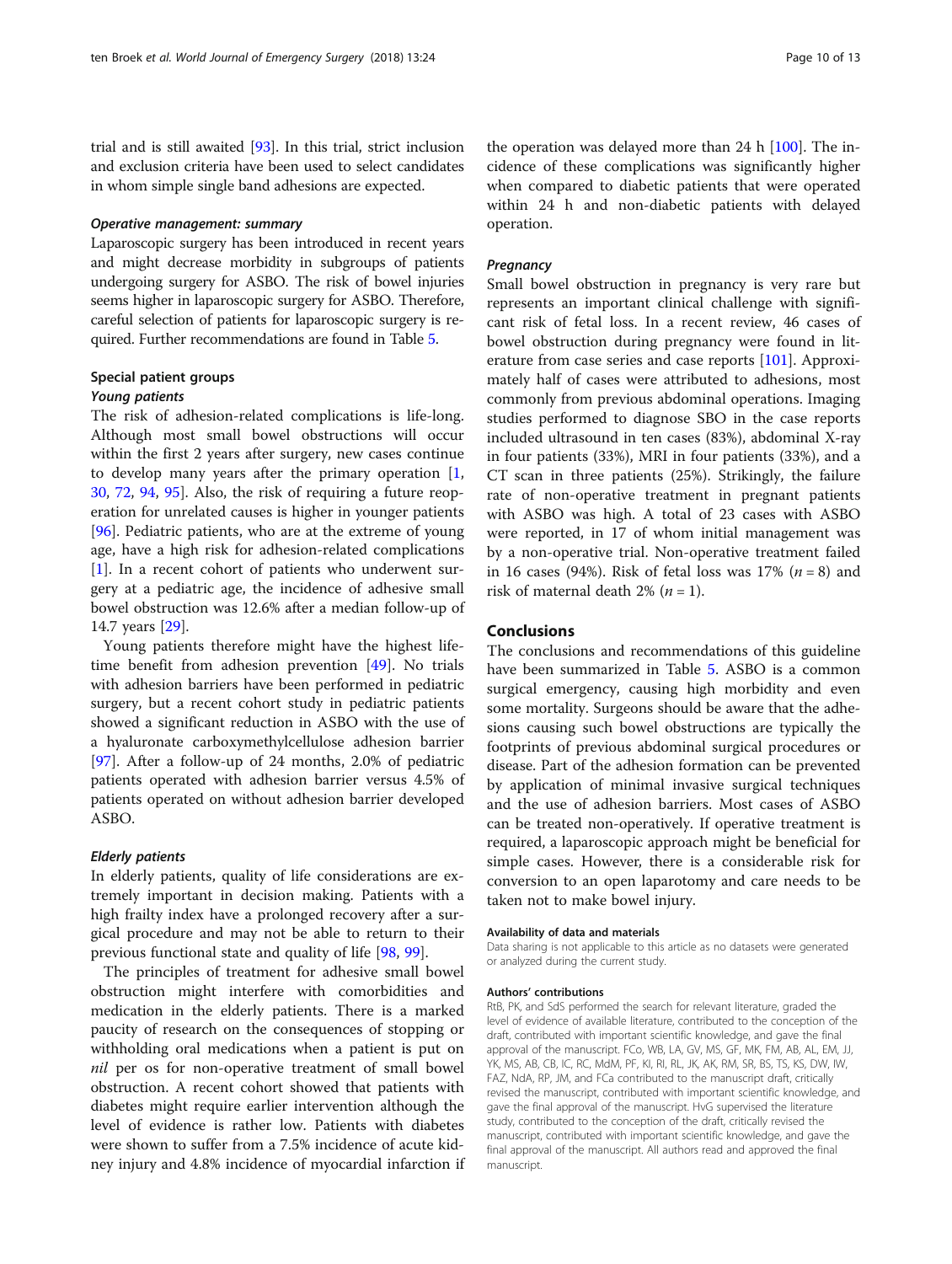#### <span id="page-10-0"></span>Ethics approval and consent to participate

Not applicable

#### Competing interests

The authors declare that they have no competing interests.

#### Publisher's Note

Springer Nature remains neutral with regard to jurisdictional claims in published maps and institutional affiliations.

#### Author details

<sup>1</sup>Department of Surgery, Radboud University Medical Center, Nijmegen, The Netherlands. <sup>2</sup>Addenbrooke's Hospital, Cambridge, UK. <sup>3</sup>General Emergency and Trauma Surgery, Bufalini hospital, Cesena, Italy. <sup>4</sup>Acute Care Surgery, The Queen's Medical Center, Honolulu, Hawaii, USA. <sup>5</sup>Department of Trauma, Emergency Surgery and Surgical Critical Care, Massachusetts General Hospital, Boston, MA, USA. <sup>6</sup>Department of Surgery, Macerata Hospital, Macerata, Italy. <sup>7</sup> Faculdade de Ciências Médicas (FCM), Unicamp Campinas, São Paulo, Brazil. <sup>8</sup>Albury Hospital, Albury, NSW, Australia. <sup>9</sup>University of Florida, Gainesville, USA. <sup>10</sup>Department of Surgery, Trauma and Surgical Services, University of Pittsburgh School of Medicine, Pittsburgh, USA. <sup>11</sup>Second Department of Surgery, Meilahti Hospital, Helsinki, Finland. <sup>12</sup>Trauma Surgery, Denver Health, Denver, CO, USA. <sup>13</sup>Erasmus MC, Rotterdam, The Netherlands. 14Division of General Surgery Rambam Health Care Campus Haifa, Haifa, Israel. 15General Surgery Department, Letterkenny Hospital, Letterkenny, Ireland. 16Department of Traumatology, John Hunter Hospital and University of Newcastle, Newcastle, NSW, Australia. 17John Hunter Hospital, New Lambton Heights, New Zealand. 18Department of Vascular and Trauma Surgery, Auckland City Hospital, Auckland, New Zealand. <sup>19</sup>Department of Surgery, UC San Diego Health System, San Diego, USA. 20Trauma, Acute Care Surgery Medical College of Wisconsin/Froedtert Trauma Center Milwaukee, Milwaukee, Wisconsin, USA. 21Virginia Commonwealth University, Richmond, VA, USA. <sup>22</sup>Division of Trauma & Critical Care, LAC+USC Medical Center, University of Southern California, Los Angeles, CA, USA. <sup>23</sup>Department of General Surgery, Westchester Medical Center, Westchester, NY, USA. 24Department of General Surgery, Assuta Medical Centers, Tel Aviv, Israel. <sup>25</sup>Department of Surgery, Foothills Medical Centre, Calgary, Canada. <sup>26</sup>Department of Surgery, Harborview Medical Centre, Seattle, USA. 27Trauma & Acute Care Service, St Michael's Hospital, Toronto, ON, Canada. 28Department of General Surgery, University of Medicine Plovdiv, Plovdiv, Bulgaria. 29R Adams Crowley Shock Trauma Center, University of Maryland, Baltimore, USA. 30Department of Gastrointestinal Surgery, Stavanger University Hospital, Stavanger, Norway. <sup>31</sup>Department of Clinical Medicine, University of Bergen, Bergen, Norway. <sup>32</sup>Department of General Surgery, Royal Perth Hospital, The University of Western Australia and The University of Newcastle, Perth, Australia. <sup>33</sup>Department of Surgery, Sheri-Kashmir Institute of Medical Sciences, Srinagar, India. <sup>34</sup>Department of Surgery, College of Medicine and Health Sciences, UAE University, Al-Ain, United Arab Emirates.<sup>35</sup>Unit of Digestive Surgery, HPB Surgery and Liver Transplant, Henri Mondor Hospital, Créteil, France. <sup>36</sup>Canberra Hospital, Canberra, Australia. <sup>37</sup>Trauma and Acute Care Surgery and Surgical Critical Care Trauma, Department of Surgery, University of California, Davis, USA. 38Emergency and Trauma Surgery, Parma Maggiore hospital, Parma, Italy. <sup>39</sup>Department of Surgery, Radboud University Nijmegen Medical Centre, P.O. Box 9101, 6500 HB Nijmegen, The Netherlands.

# Received: 19 January 2018 Accepted: 29 May 2018

#### References

- 1. Ten Broek RP, Issa Y, van Santbrink EJ, Bouvy ND, Kruitwagen RF, Jeekel J, et al. Burden of adhesions in abdominal and pelvic surgery: systematic review and met-analysis. BMJ. 2013;347:f5588.
- 2. NELA Project Team. The second patient report of the National Emergency Laparotomy Audit (NELA). London: The Royal College of Anaesthetists; 2016.
- Scott JW, Olufajo OA, Brat GA, Rose JA, Zogg CK, Haider AH, et al. Use of national burden to define operative emergency general surgery. JAMA Surg. 2016;151(6):e160480.
- 4. Gale SC, Shafi S, Dombrovskiy VY, Arumugam D, Crystal JS. The public health burden of emergency general surgery in the United States: a 10-year

analysis of the nationwide inpatient sample—2001 to 2010. J Trauma Acute Care Surg. 2014;77(2):202–8.

- 5. Kossi JA, Salminen PT, Laato MK. Surgical workload and cost of postoperative adhesion-related intestinal obstruction: importance of previous surgery. World J Surg. 2004;28(7):666–70.
- 6. Shih SC, Jeng KS, Lin SC, Kao CR, Chou SY, Wang HY, et al. Adhesive small bowel obstruction: how long can patients tolerate conservative treatment. World J Gastroenterol. 2003;9(3):603–5.
- 7. Parikh JA, Ko CY, Maggard MA, Zingmond DS. What is the rate of small bowel obstruction after colectomy? Am Surg. 2008 October;74(10):1001–5.
- 8. Shikata J, Ohtaki K, Amino K, Takeda Y. Nationwide investigations of intestinal obstruction in Japan. Jpn J Surg. 1990;20(6):660–4.
- 9. Pricolo VE, Curley F. CT scan findings do not predict outcome of nonoperative management in small bowel obstruction: retrospective analysis of 108 consecutive patients. Int J Surg. 2016;27:88–91.
- 10. Musiienko AM, Shakerian R, Gorelik A, Thomson BN, Skandarajah AR. Impact of introduction of an acute surgical unit on management and outcomes of small bowel obstruction. ANZ J Surg. 2016;86(10):831–5.
- 11. Di Saverio S, Coccolini F, Galati M, Smerieri N, Biffl WL, Ansaloni L, et al. Bologna guidelines for diagnosis and management of adhesive small bowel obstruction (ASBO): 2013 update of the evidence-based guidelines from the world society of emergency surgery ASBO working group. World J Emerg Surg. 2013;8(1):42.
- 12. Krielen P, van den Beukel BA, Stommel MW, Van GH, Strik C, Ten Broek RP. In-hospital costs of an admission for adhesive small bowel obstruction. World J Emerg Surg. 2016;11:49.
- 13. Catena F, Di SS, Kelly MD, Biffl WL, Ansaloni L, Mandala V, et al. Bologna guidelines for diagnosis and management of adhesive small bowel obstruction (ASBO): 2010 evidence-based guidelines of the World Society of Emergency Surgery. World J Emerg Surg. 2011;6:5.
- 14. Guyatt GH, Oxman AD, Kunz R, Vist GE, Falck-Ytter Y, Schunemann HJ. What is "quality of evidence" and why is it important to clinicians? BMJ. 2008; 336(7651):995–8.
- 15. Guyatt GH, Oxman AD, Kunz R, Falck-Ytter Y, Vist GE, Liberati A, et al. Going from evidence to recommendations. BMJ. 2008;336(7652):1049–51.
- 16. Duron JJ. Postoperative intraperitoneal adhesion pathophysiology. Color Dis. 2007;9(Suppl 2):14–24.
- 17. Kvaskoff M, Mu F, Terry KL, Harris HR, Poole EM, Farland L, et al. Endometriosis: a high-risk population for major chronic diseases? Hum Reprod Update. 2015;21(4):500–16.
- 18. Swank DJ, Swank-Bordewijk SC, Hop WC, van Erp WF, Janssen IM, Bonjer HJ, et al. Laparoscopic adhesiolysis in patients with chronic abdominal pain: a blinded randomised controlled multi-centre trial. Lancet. 2003;361(9365): 1247–51.
- 19. van den Beukel BA, de Ree R, van Leuven S, Bakkum EA, Strik C, Van Goor H, et al. Surgical treatment of adhesion-related chronic abdominal and pelvic pain after gynaecological and general surgery: a systematic review and meta-analysis. Hum Reprod Update. 2017;23(3):276–88.
- 20. Catena F, Ansaloni L, Di Saverio S, Pinna AD. P.O.P.A. study: prevention of postoperative abdominal adhesions by icodextrin 4% solution after laparotomy for adhesive small bowel obstruction. A prospective randomized controlled trial. J Gastrointest Surg. 2012;16(2):382–8.
- 21. Agresta F, Piazza A, Michelet I, Bedin N, Sartori CA. Small bowel obstruction. Laparoscopic approach. Surg Endosc. 2000;14(2):154–6.
- 22. Chowbey PK, Panse R, Sharma A, Khullar R, Soni V, Baijal M. Elective laparoscopy in diagnosis and treatment of recurrent small bowel obstruction. Surg Laparosc Endosc Percutan Tech. 2006;16(6):416–22.
- 23. Grassi R, Romano S, D'Amario F, Giorgio RA, Romano L, Pinto F, et al. The relevance of free fluid between intestinal loops detected by sonography in the clinical assessment of small bowel obstruction in adults. Eur J Radiol. 2004;50(1):5–14.
- 24. Nieuwenhuijzen M, Reijnen MM, Kuijpers JH, Van GH. Small bowel obstruction after total or subtotal colectomy: a 10-year retrospective review. Br J Surg. 1998;85(9):1242–5.
- 25. Zerey M, Sechrist CW, Kercher KW, Sing RF, Matthews BD, Heniford BT. The laparoscopic management of small-bowel obstruction. Am J Surg. 2007; 194(6):882–7.
- 26. Montz FJ. Small bowel obstruction following radical hysterectomy: risk factors, incidence, and operative findings. Gynecol Oncol. 1994;53(1):114–20.
- 27. Ellis H, Moran BJ, Thompson JN, Parker MC, Wilson MS, Menzies D, et al. Adhesion-related hospital readmissions after abdominal and pelvic surgery: a retrospective cohort study. Lancet. 1999;353(9163):1476–80.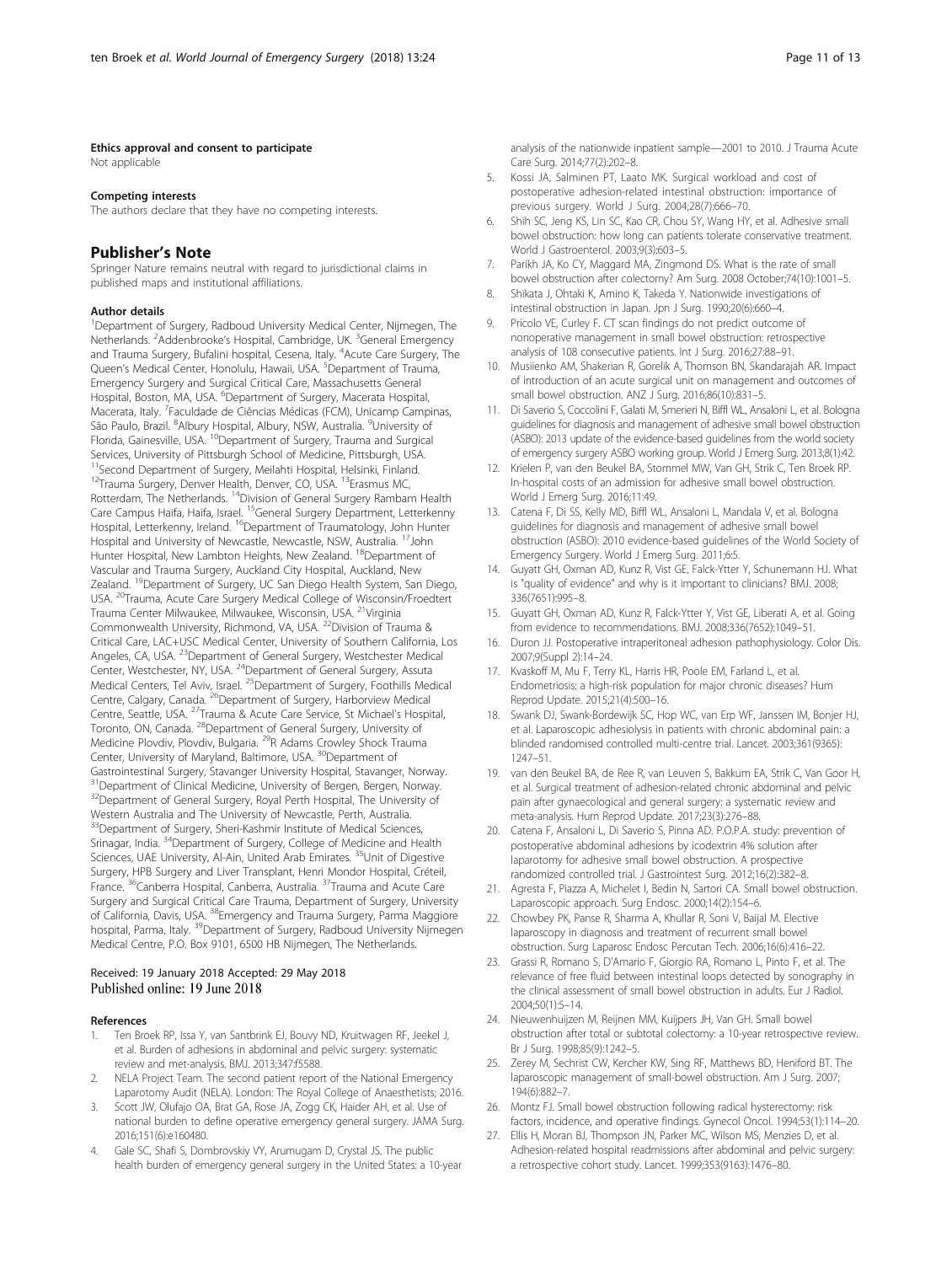- <span id="page-11-0"></span>28. Lower AM, Hawthorn RJ, Clark D, Boyd JH, Finlayson AR, Knight AD, et al. Adhesion-related readmissions following gynaecological laparoscopy or laparotomy in Scotland: an epidemiological study of 24 046 patients. Hum Reprod. 2004;19(8):1877–85.
- 29. Fredriksson F, Christofferson RH, Lilja HE. Adhesive small bowel obstruction after laparotomy during infancy. Br J Surg. 2016;103(3):284–9.
- 30. Foster NM, McGory ML, Zingmond DS, Ko CY. Small bowel obstruction: a population-based appraisal. J Am Coll Surg. 2006;203(2):170–6.
- 31. Zühlke HV, Lorenz EMP, Straub EM, Savvas V. Pathophysiology and classification of adhesions. Langenbecks Archiv fur Chirurgie. 1990:1009–16.
- 32. The American Fertility Society. The American Fertility Society classifications of adnexal adhesions, distal tubal occlusion, tubal occlusion secondary to tubal ligation, tubal pregnancies, mullerian anomalies and intrauterine adhesions. Fertil Steril. 1988;49(6):944–955.
- 33. The American Fertility Society. Improvement of interobserver reproducibility of adhesion scoring systems. Adhesion scoring group. Fertil Steril. 1994; 62(5):984–8.
- 34. Johns DB, Keyport GM, Hoehler F, diZerega GS. Reduction of postsurgical adhesions with Intergel adhesion prevention solution: a multicenter study of safety and efficacy after conservative gynecologic surgery. Fertil Steril. 2001;76(3):595–604.
- 35. Coccolini F, Ansaloni L, Manfredi R, Campanati L, Poiasina E, Bertoli P, et al. Peritoneal adhesion index (PAI): proposal of a score for the "ignored iceberg" of medicine and surgery. World J Emerg Surg. 2013;8(1):6.
- 36. Fugazzola P, Coccolini F, Nita GE, Montori G, Corman M, Adeskunkanmi AR, et al. Validation of peritoneal adhesion index as a standardized classification to universalize peritoneal adhesions definition. J Peritoneum (and other serosal surfaces). 2017;2:61–9.
- 37. Zielinski MD, Eiken PW, Heller SF, Lohse CM, Huebner M, Sarr MG, et al. Prospective, observational validation of a multivariate small-bowel obstruction model to predict the need for operative intervention. J Am Coll Surg. 2011;212(6):1068–76.
- 38. Baghdadi YMK, Morris DS, Choudhry AJ, Thiels CA, Khasawneh MA, Polites SF, et al. Validation of the anatomic severity score developed by the American Association for the Surgery of Trauma in small bowel obstruction. J Surg Res. 2016;204(2):428–34.
- 39. Yamada T, Okabayashi K, Hasegawa H, Tsuruta M, Yoo JH, Seishima R, et al. Meta-analysis of the risk of small bowel obstruction following open or laparoscopic colorectal surgery. Br J Surg. 2016;103(5):493–503.
- 40. Luijendijk RW, de L, Wauters CC, Hop WC, Duron JJ, Pailler JL, et al. Foreign material in postoperative adhesions. Ann Surg. 1996;223(3):242–8.
- 41. Schreinemacher MH, Emans PJ, Gijbels MJ, Greve JW, Beets GL, Bouvy ND. Degradation of mesh coatings and intraperitoneal adhesion formation in an experimental model. Br J Surg. 2009;96(3):305–13.
- 42. Ten Broek RP, Wilbers J, van Goor H. Electrocautery causes more ischemic peritoneal tissue damage than ultrasonic dissection. Surg Endosc. 2011; 25(6):1827–34.
- 43. Ten Broek RP, Kok-Krant N, Bakkum EA, Bleichrodt RP, van Goor H. Different surgical techniques to reduce post-operative adhesion formation: a systematic review and meta-analysis. Hum Reprod Update. 2013;19(1):12–25.
- 44. Kayaoglu HA, Ozkan N, Yenidogan E, Koseoglu RD. Effect of antibiotic lavage in adhesion prevention in bacterial peritonitis. Ulus Travma Acil Cerrahi Derg. 2013;19(3):189–94.
- 45. Wang XC, Gui CQ, Zheng QS. Combined therapy of allantoin, metronidazole, dexamethasone on the prevention of intra-abdominal adhesion in dogs and its quantitative analysis. World J Gastroenterol. 2003;9(3):568–71.
- 46. Fazio VW, Cohen Z, Fleshman JW, Van GH, Bauer JJ, Wolff BG, et al. Reduction in adhesive small-bowel obstruction by Seprafilm adhesion barrier after intestinal resection. Dis Colon Rectum. 2006;49(1):1–11.
- 47. Kusunoki M, Ikeuchi H, Yanagi H, Noda M, Tonouchi H, Mohri Y, et al. Bioresorbable hyaluronate-carboxymethylcellulose membrane (Seprafilm) in surgery for rectal carcinoma: a prospective randomized clinical trial. Surg Today. 2005;35(11):940–5.
- 48. Park CM, Lee WY, Cho YB, Yun HR, Lee WS, Yun SH, et al. Sodium hyaluronatebased bioresorbable membrane (Seprafilm) reduced early postoperative intestinal obstruction after lower abdominal surgery for colorectal cancer: the preliminary report. Int J Color Dis. 2009;24(3):305–10.
- 49. Ten Broek RP, Bakkum EA, Laarhoven CJ, van Goor H. Epidemiology and prevention of postsurgical adhesions revisited. Ann Surg. 2016;263(1):12–9.
- 50. Trew G, Pistofidis G, Pados G, Lower A, Mettler L, Wallwiener D, et al. Gynaecological endoscopic evaluation of 4% icodextrin solution: a

European, multicentre, double-blind, randomized study of the efficacy and safety in the reduction of de novo adhesions after laparoscopic gynaecological surgery. Hum Reprod. 2011;26(8):2015–27.

- 51. Menzies D, Pascual MH, Walz MK, Duron JJ, Tonelli F, Crowe A, et al. Use of icodextrin 4% solution in the prevention of adhesion formation following general surgery: from the multicentre ARIEL registry. Ann R Coll Surg Engl. 2006;88(4):375–82.
- 52. Ten Broek RP, Stommel MW, Strik C, van Laarhoven CJ, Keus F, van Goor H. Benefits and harms of adhesion barriers for abdominal surgery: a systematic review and meta-analysis. Lancet. 2014;383(9911):48–59.
- 53. Ellis H, Crowe A. Medico-legal consequences of post-operative intra-abdominal adhesions. Int J Surg. 2009;7(3):187–91.
- 54. Choudhry AJ, Haddad NN, Rivera M, Morris DS, Zietlow SP, Schiller HJ, et al. Medical malpractice in the management of small bowel obstruction: a 33-year review of case law. Surgery. 2016;160(4):1017–27.
- 55. Laurell H, Hansson LE, Gunnarsson U. Acute abdominal pain among elderly patients. Gerontology. 2006;52(6):339–44.
- 56. Krause WR, Webb TP. Geriatric small bowel obstruction: an analysis of treatment and outcomes compared with a younger cohort. Am J Surg. 2015;209(2):347–51.
- 57. Sarr MG, Bulkley GB, Zuidema GD. Preoperative recognition of intestinal strangulation obstruction. Prospective evaluation of diagnostic capability. Am J Surg. 1983;145(1):176–82.
- 58. Loftus T, Moore F, VanZant E, Bala T, Brakenridge S, Croft C, et al. A protocol for the management of adhesive small bowel obstruction. J Trauma Acute Care Surg. 2015;78(1):13–9.
- 59. Maglinte DD, Reyes BL, Harmon BH, Kelvin FM, Turner WW Jr, Hage JE, et al. Reliability and role of plain film radiography and CT in the diagnosis of small-bowel obstruction. AJR Am J Roentgenol. 1996;167(6):1451–5.
- 60. Daneshmand S, Hedley CG, Stain SC. The utility and reliability of computed tomography scan in the diagnosis of small bowel obstruction. Am Surg. 1999;65(10):922–6.
- 61. Hefny AF, Corr P, Abu-Zidan FM. The role of ultrasound in the management of intestinal obstruction. J Emerg Trauma Shock. 2012;5(1):84–6.
- 62. Ceresoli M, Coccolini F, Catena F, Montori G, Di SS, Sartelli M, et al. Watersoluble contrast agent in adhesive small bowel obstruction: a systematic review and meta-analysis of diagnostic and therapeutic value. Am J Surg. 2016;211(6):1114–25.
- 63. Branco BC, Barmparas G, Schnuriger B, Inaba K, Chan LS, Demetriades D. Systematic review and meta-analysis of the diagnostic and therapeutic role of water-soluble contrast agent in adhesive small bowel obstruction. Br J Surg. 2010;97(4):470–8.
- 64. Abbas S, Bissett IP, Parry BR. Oral water soluble contrast for the management of adhesive small bowel obstruction. Cochrane Database Syst Rev. 2005;1:CD004651.
- 65. Goussous N, Eiken PW, Bannon MP, Zielinski MD. Enhancement of a small bowel obstruction model using the gastrografin(R) challenge test. J Gastrointest Surg. 2013;17(1):110–6.
- 66. Zielinski MD, Eiken PW, Bannon MP, Heller SF, Lohse CM, Huebner M, et al. Small bowel obstruction-who needs an operation? A multivariate prediction model. World J Surg. 2010;34(5):910–9.
- 67. Makita O, Ikushima I, Matsumoto N, Arikawa K, Yamashita Y, Takahashi M. CT differentiation between necrotic and nonnecrotic small bowel in closed loop and strangulating obstruction. Abdom Imaging. 1999;24(2):  $120 - 4$
- 68. Zalcman M, Sy M, Donckier V, Closset J, Gansbeke DV. Helical CT signs in the diagnosis of intestinal ischemia in small-bowel obstruction. AJR Am J Roentgenol. 2000;175(6):1601–7.
- 69. Abu-Zidan FM. Optimizing the value of measuring inferior vena cava diameter in shocked patients. World J Crit Care Med. 2016;5(1):7–11.
- 70. Abu-Zidan FM, Abdel-Kader S, Abusharia MI, Mousa H. Role of magnetic resonance imaging in the management of intestinal obstruction during the first trimester of pregnancy. ANZ J Surg. 2016;
- 71. Fevang BT, Jensen D, Svanes K, Viste A. Early operation or conservative management of patients with small bowel obstruction? Eur J Surg. 2002; 168(8–9):475–81.
- 72. Fevang BT, Fevang J, Lie SA, Soreide O, Svanes K, Viste A. Long-term prognosis after operation for adhesive small bowel obstruction. Ann Surg. 2004;240(2):193–201.
- 73. Ten Broek RP, Strik C, Issa Y, Bleichrodt RP, van Goor H. Adhesiolysis-related morbidity in abdominal surgery. Ann Surg. 2013;258(1):98–106.